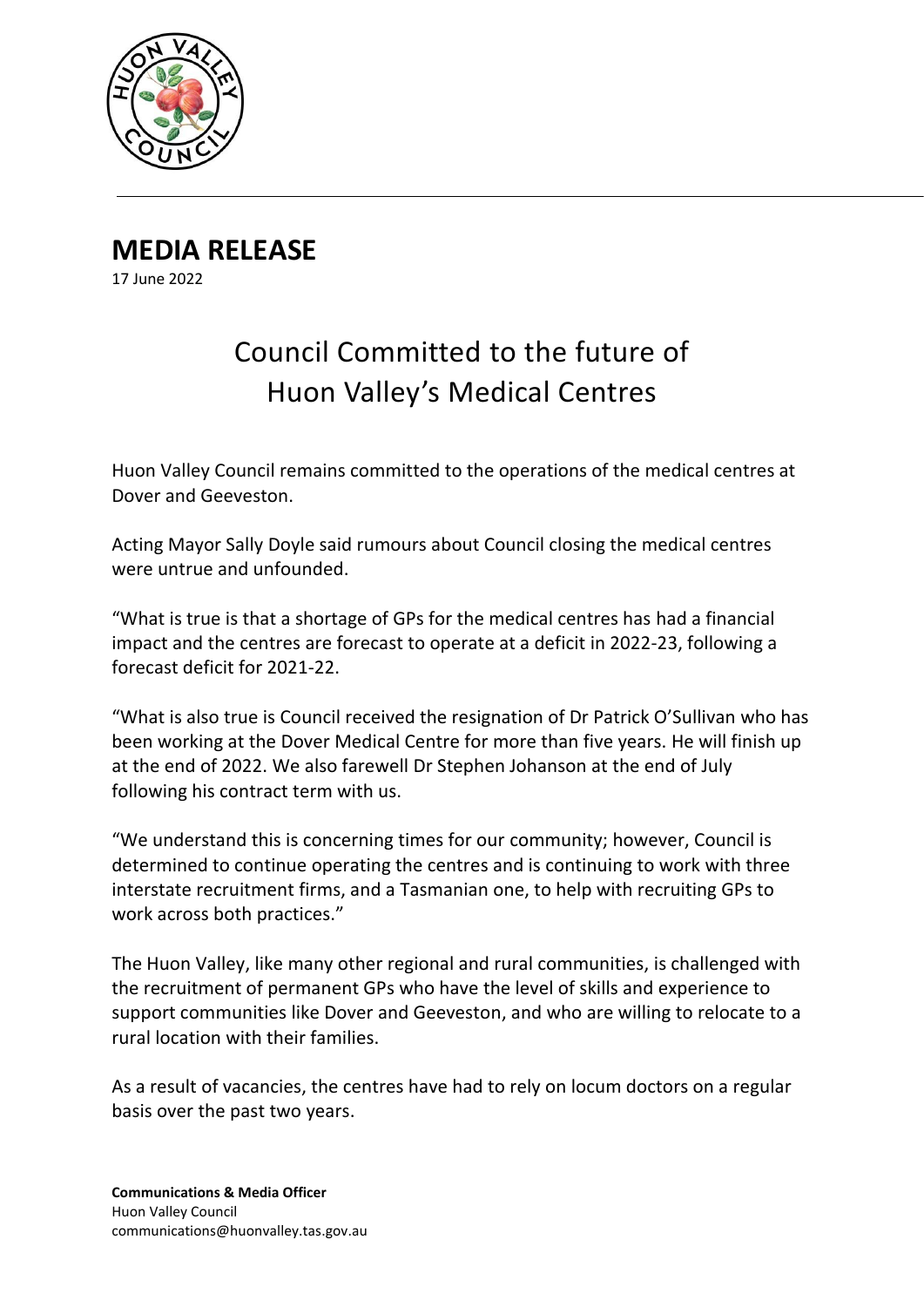

"Locum doctors come at a higher cost that includes accommodation and travel costs covered by Council. However, without their support we recognise we cannot continue to provide this important healthcare service to the community so we are very grateful for their availability.

"We recognise the challenges our doctors and medical centre staff face as we've been navigating these difficult times and we will continue to support them as much as we can."

Acting Mayor Doyle said Council is working with both the State and Federal Governments on the effective delivery of current and future health services in the southern regions of Tasmania, in particular, the far south communities.

"We are supportive of the Tasmanian Government's Primary Care Reform agenda that aims to make a difference in the way Tasmanians can access healthcare.

"Partnerships are important to delivering sustainable GP services in rural and regional areas and I can assure the community that the conversations we are having are ongoing."

Acting Mayor Doyle said Council has committed to covering the \$434,000 operating deficit in the 2022-23 Budget.

"In addition, the funding from the State Government towards the \$1.3 million redevelopment of the Dover Medical Centre will enable the provision of modern, fitfor-purpose services to the community, now and into the future. While the redevelopment is still going through the planning process, construction is expected to commence in early 2023.

"There is also the \$300,000 promised by State Government for the construction of the Dover Helipad that we are continuing to support. These investments show an ongoing commitment to health services in the Huon Valley."

Acting Mayor Doyle said when GPs were retiring at both centres some years ago and the future of both were uncertain, Council made a decision to step up to ensure they didn't close down and have continued to provide a service since.